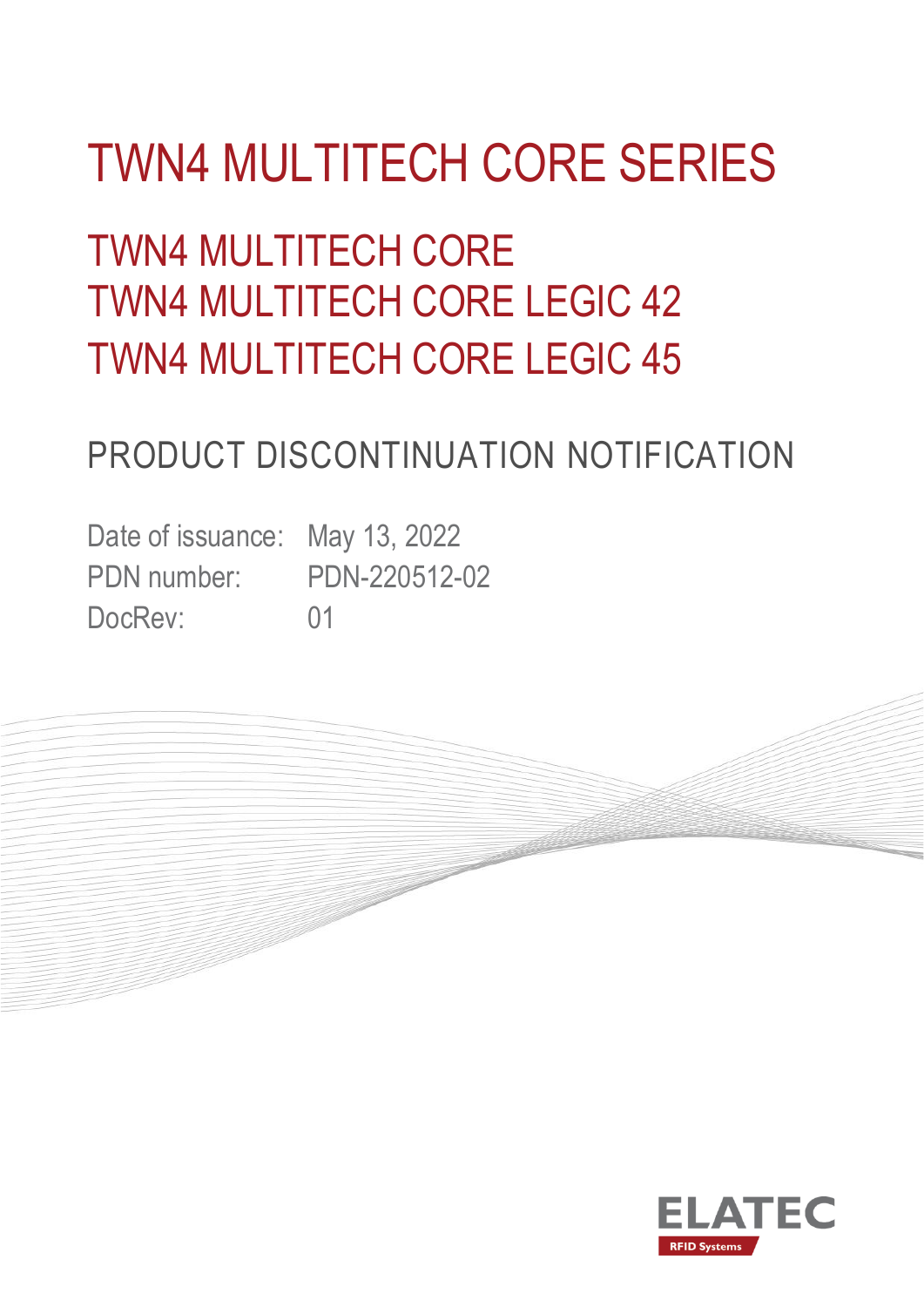## TABLE OF CONTENTS

| $\mathbf{1}$ |     |           |  |
|--------------|-----|-----------|--|
|              |     |           |  |
|              | 1.2 |           |  |
| 2            |     |           |  |
| 3            |     |           |  |
| 4            |     | TIMFI INF |  |
| 5            |     |           |  |

### <span id="page-1-0"></span>1 INTRODUCTION

### <span id="page-1-1"></span>1.1 DISCONTINUATION INFORMATION

This discontinuation notice informs, that ELATEC is discontinuing the manufacture of a number of products. All affected products and associated part numbers are listed in this document.

This notification is intended to inform our customers and partners, so they have the opportunity to respond and modify their product portfolio accordingly. Should you have any further questions regarding this product discontinuation, we stand ready to assist you at any stage, in order to minimize the impact of this product discontinuation on your business.

### <span id="page-1-2"></span>1.2 REVISION HISTORY

| VI<br>W. | <b>TION</b><br>JRIP<br>, דו                 | 71 A N                    |
|----------|---------------------------------------------|---------------------------|
| 01       | <br>$- \cdot$<br>. . r.<br>edition<br>וכ וו | 3000<br>ባፎ.<br>ንበ<br>.uzz |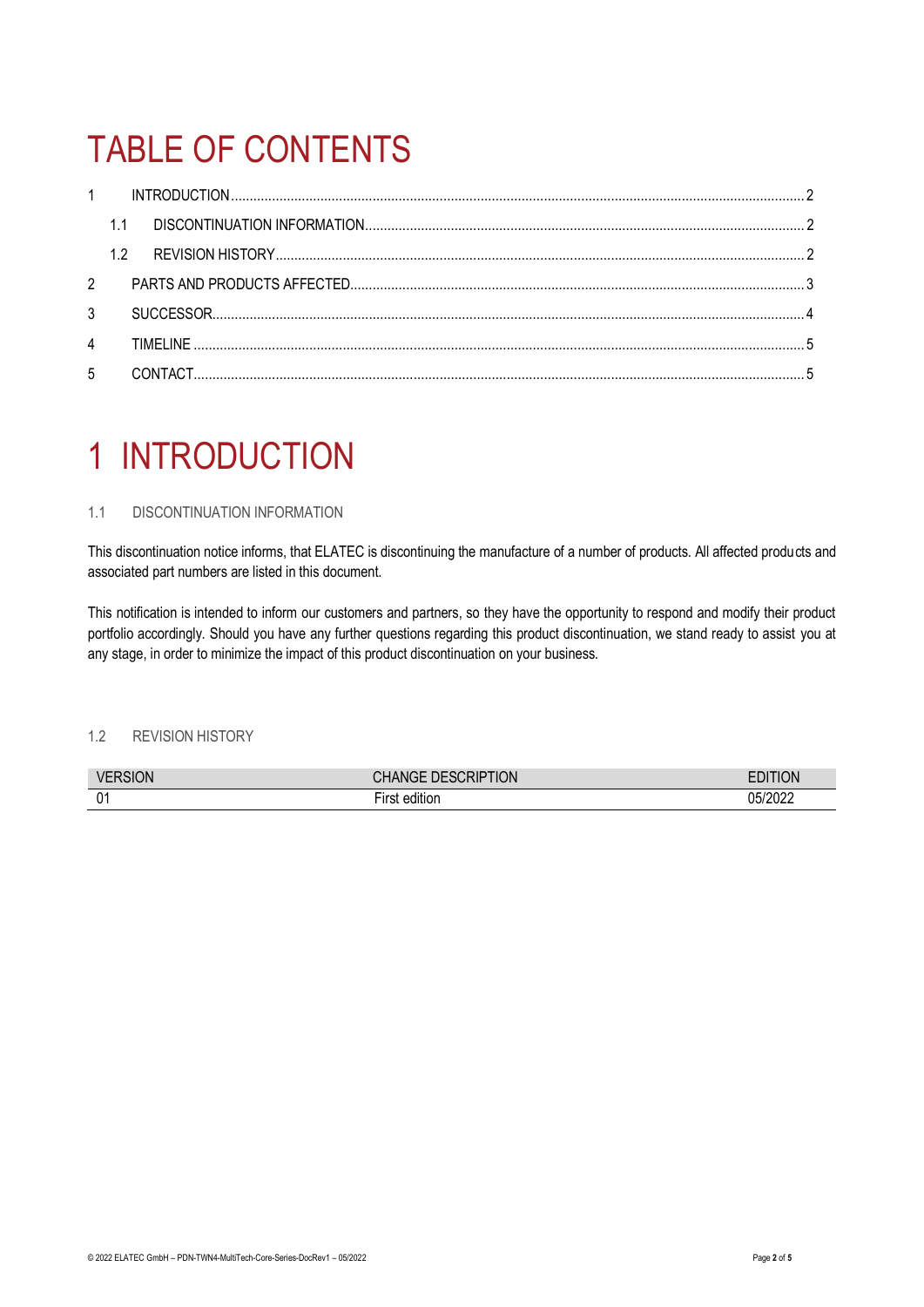# <span id="page-2-0"></span>2 PARTS AND PRODUCTS AFFECTED

### The PDN comprises the entire series of TWN4 MultiTech Core.

All product variants and derivates are affected, including customer-specific derivates. The common product names are TWN4 MultiTech Core with optional amendments to those names.

| <b>PART NUMBER</b> | <b>PRODUCT</b>                    | <b>FIRMWARE</b>            |
|--------------------|-----------------------------------|----------------------------|
| T4CM-FC0           | TWN4 MultiTech Core C0            | D/B1.06/CKF1.64/STD1.07    |
| T4CM-FC0-P         | TWN4 MultiTech-P Core C0          | D/B1.06/CKF1.64/STD1.07/P  |
| T4CM-FC0-PI        | TWN4 MultiTech-PI Core C0         | D/B1.06/CKF1.64/STD1.07/PI |
| T4CM-FC1           | <b>TWN4 MultiTech Core C1</b>     | D/B1.06/CKF1.64/STD1.07    |
| T4CM-FC1-P         | TWN4 MultiTech-P Core C1          | D/B1.06/CKF1.64/STD1.07/P  |
| T4CM-FC1-PI        | TWN4 MultiTech-PI Core C1         | D/B1.06/CKF1.64/STD1.07/PI |
| T4CM-FC2           | TWN4 MultiTech Core C2            | D/B1.06/CKF1.64/STD1.07    |
| T4CM-FC2-P         | TWN4 MultiTech-P Core C2          | D/B1.06/CKF1.64/STD1.07/P  |
| T4CM-FC2-PI        | TWN4 MultiTech-PI Core C2         | D/B1.06/CKF1.64/STD1.07/PI |
| T4CM-BC0           | TWN4 MultiTech Core LEGIC 42 C0   | E/B1.06/CKB1.64/STD1.07    |
| T4CM-BC0-P         | TWN4 MultiTech-P Core LEGIC 42 C0 | E/B1.06/CKB1.64/STD1.07/P  |
| T4CM-BC1           | TWN4 MultiTech Core LEGIC 42 C1   | E/B1.06/CKB1.64/STD1.07    |
| T4CM-BC1-P         | TWN4 MultiTech-P Core LEGIC 42 C1 | E/B1.06/CKB1.64/STD1.07/P  |
| T4CM-BC2           | TWN4 MultiTech Core LEGIC 42 C2   | E/B1.06/CKB1.64/STD1.07    |
| T4CM-BC2-P         | TWN4 MultiTech-P Core LEGIC 42 C2 | E/B1.06/CKB1.64/STD1.07/P  |
| T4CM-BC0-5         | TWN4 MultiTech Core LEGIC 45 C0   | D/B1.06/CKB1.64/STD1.07/5  |
| T4CM-BC1-5         | TWN4 MultiTech Core LEGIC 45 C1   | D/B1.06/CKB1.64/STD1.07/5  |
| T4CM-BC1-5P        | TWN4 MultiTech-P Core LEGIC 45 C1 | D/B1.06/CKB1.64/STD1.07/5  |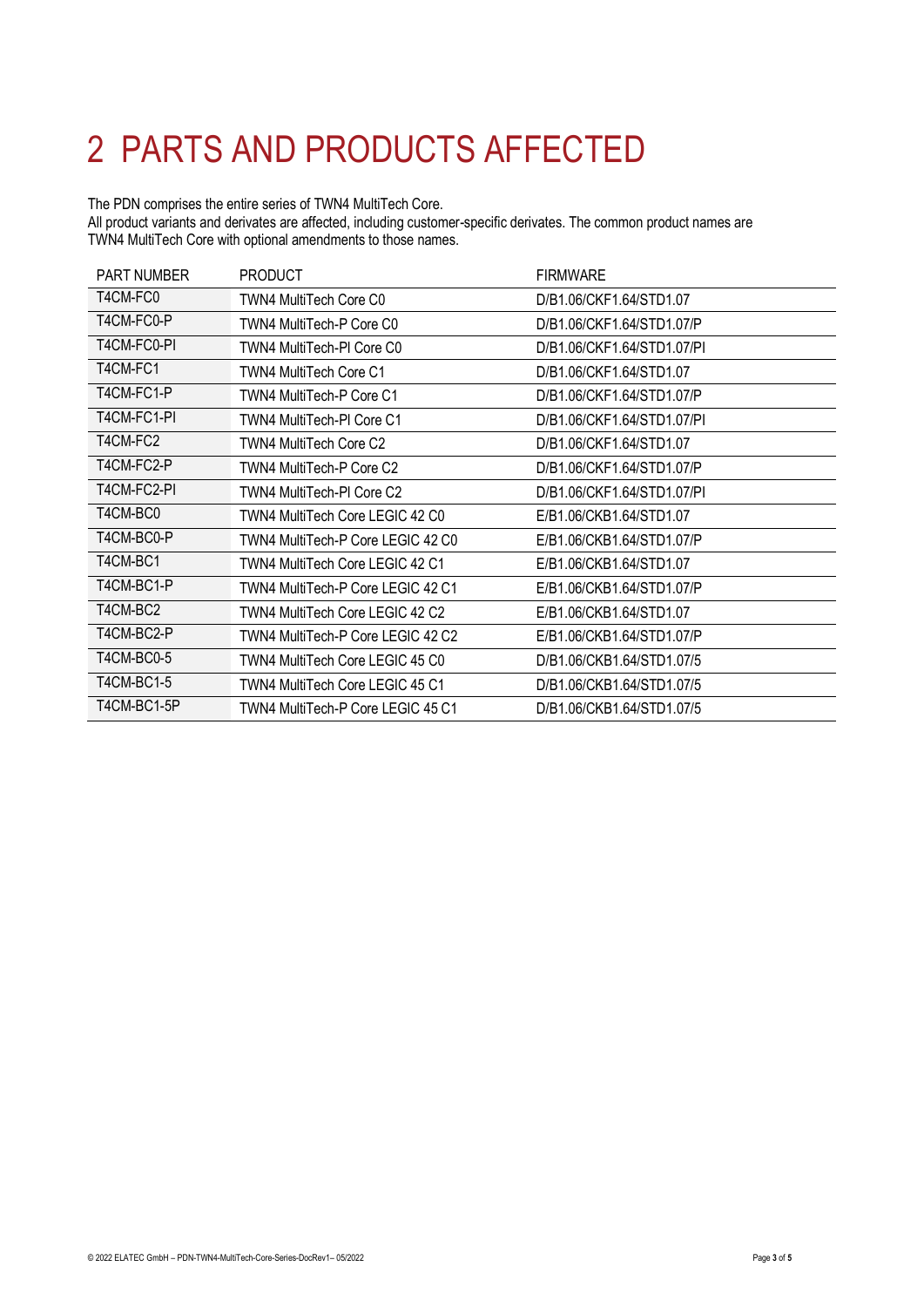# <span id="page-3-0"></span>3 SUCCESSOR

TWN4 MultiTech Core series will be discontinued due to logistical and technical reasons without having a direct successor. However, our TWN4 MultiTech Nano series can be considered as a successor product in many applications.

Below you will find the detailed view with the indication of the suggested replacement product for your device:

| <b>PRODUCT</b>                                              | <b>PART NUMBER</b> | <b>FIRMWARE</b>                | <b>SUCCESSOR</b>                                           | PART NUMBER      | <b>FIRMWARE</b>                       |
|-------------------------------------------------------------|--------------------|--------------------------------|------------------------------------------------------------|------------------|---------------------------------------|
| <b>TWN4 MultiTech</b><br>Core C <sub>0</sub>                | T4CM-FC0           | D/B1.06/CKF1.64/<br>STD1.07    | <b>TWN4 MultiTech</b><br>Nano Module C0                    | T4NM-FDC0        | C/B1.50/NCF4.07/<br><b>PRS1.04</b>    |
| TWN4<br>MultiTech-P<br>Core C <sub>0</sub>                  | T4CM-FC0-P         | D/B1.06/CKF1.64/<br>STD1.07/P  | <b>TWN4 MultiTech-</b><br>P Nano Module<br>CO              | T4NM-FDC0-P      | C/B1.50/NCF4.07/<br><b>PRS1.04/P</b>  |
| TWN4<br>MultiTech-PI<br>Core C <sub>0</sub>                 | T4CM-FC0-PI        | D/B1.06/CKF1.64/<br>STD1.07/PI | <b>TWN4 MultiTech-</b><br>PI Nano Module<br>C <sub>0</sub> | T4NM-FDC0-PI     | C/B1.50/NCF4.07/<br><b>PRS1.04/PI</b> |
| <b>TWN4 MultiTech</b><br>Core C1                            | T4CM-FC1           | D/B1.06/CKF1.64/<br>STD1.07    | <b>TWN4 MultiTech</b><br>Nano Module C1                    | T4NM-FDC1        | B/B1.50/NCF4.07/<br><b>PRS1.04</b>    |
| TWN4<br>MultiTech-P<br>Core C1                              | T4CM-FC1-P         | D/B1.06/CKF1.64/<br>STD1.07/P  | <b>TWN4 MultiTech-</b><br>P Nano Module<br>C <sub>1</sub>  | T4NM-FDC1-P      | B/B1.50/NCF4.07/<br><b>PRS1.04/P</b>  |
| TWN4<br>MultiTech-PI<br>Core C1                             | T4CM-FC1-PI        | D/B1.06/CKF1.64/<br>STD1.07/PI | <b>TWN4 MultiTech-</b><br>PI Nano Module<br>C <sub>1</sub> | T4NM-FDC1-PI     | B/B1.50/NCF4.07/<br><b>PRS1.04/PI</b> |
| <b>TWN4 MultiTech</b><br>Core LEGIC 42<br>CO                | T4CM-BC0           | E/B1.06/CKB1.64/<br>STD1.07    | <b>TWN4 MultiTech</b><br>Nano LEGIC 42<br>C0, 50 Ohm       | <b>T4NM-B5C0</b> | B/B1.08/NCB3.06/<br><b>PRS1.04</b>    |
| <b>TWN4 Multitech-</b><br>P Core LEGIC<br>42 C <sub>0</sub> | T4CM-BC0-P         | E/B1.06/CKB1.64/<br>STD1.07/P  | TWN4 MultiTech-<br>P Nano LEGIC<br>42 C0, 50 Ohm           | T4NM-B5C0-P      | B/B1.08/NCB3.06/<br><b>PRS1.04/P</b>  |
| <b>TWN4 MultiTech</b><br>Core LEGIC 42<br>C <sub>1</sub>    | T4CM-BC1           | E/B1.06/CKB1.64/<br>STD1.07    | <b>TWN4 MultiTech</b><br>Nano LEGIC 42<br>C1, 50 Ohm       | <b>T4NM-B5C1</b> | B/B1.08/NCB3.06/<br><b>PRS1.04</b>    |
| TWN4<br>MultiTech-P<br>Core LEGIC 42<br>C <sub>1</sub>      | T4CM-BC1-P         | E/B1.06/CKB1.64/<br>STD1.07/P  | TWN4 MultiTech-<br>P Nano LEGIC<br>42 C1, 50 Ohm           | T4NM-B5C1-P      | B/B1.08/NCB3.06/<br><b>PRS1.04/P</b>  |

If you are missing a product variant in the table or need more product information, availability and alternatives please contact your local sales team.